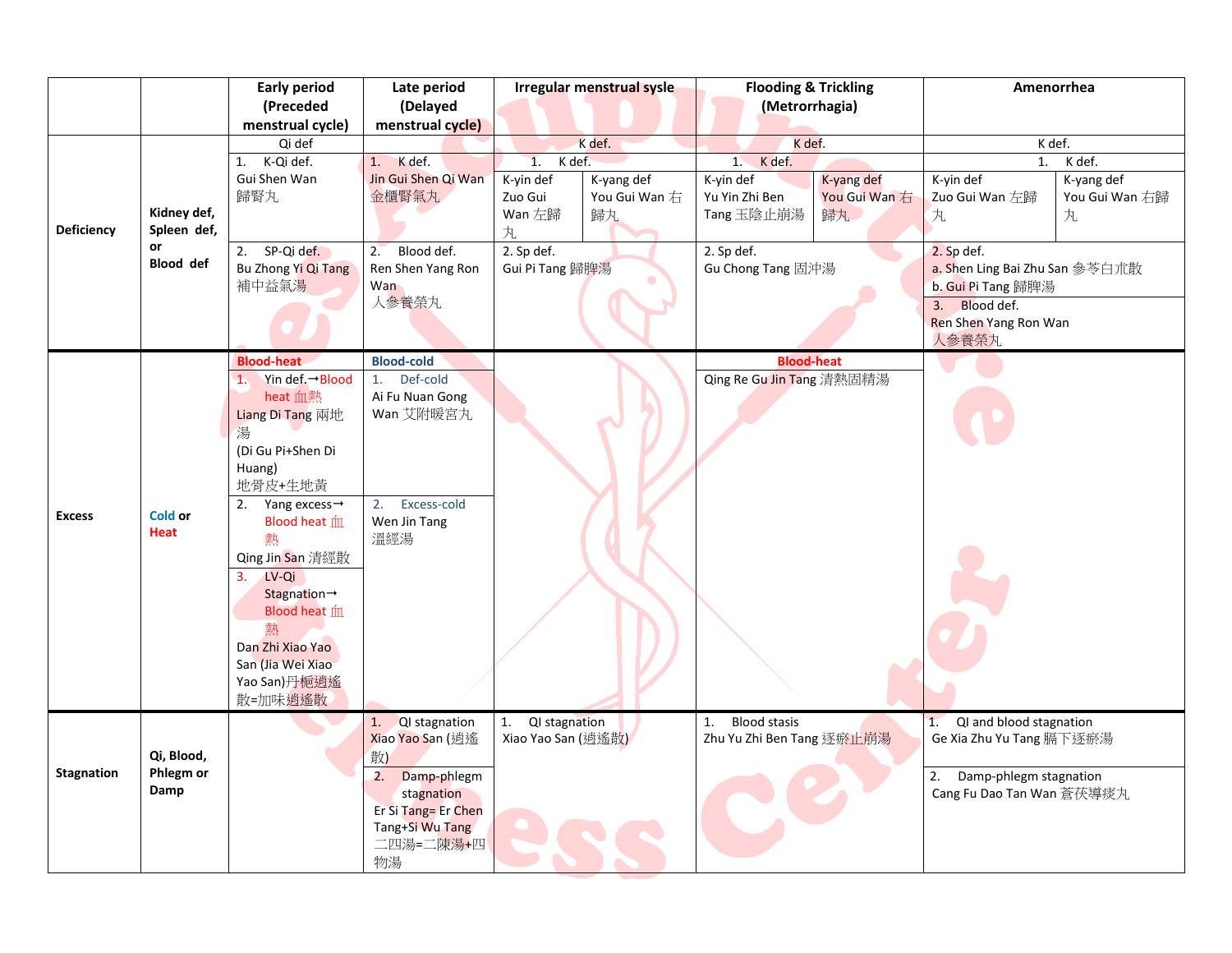|                   |                                                      | Dysmenorrhea                                                                                                                                                                                          | <b>PMS</b>                                                   | <b>Menopausal syndromes</b>                                                                                                                                                      |                                                                                                                                                                            | Vaginal discharge                                                                                                                                                                 | Infertility                                                                                                                                                                                                                              |                                                                                    | Abdominal                                                                                                                                           |
|-------------------|------------------------------------------------------|-------------------------------------------------------------------------------------------------------------------------------------------------------------------------------------------------------|--------------------------------------------------------------|----------------------------------------------------------------------------------------------------------------------------------------------------------------------------------|----------------------------------------------------------------------------------------------------------------------------------------------------------------------------|-----------------------------------------------------------------------------------------------------------------------------------------------------------------------------------|------------------------------------------------------------------------------------------------------------------------------------------------------------------------------------------------------------------------------------------|------------------------------------------------------------------------------------|-----------------------------------------------------------------------------------------------------------------------------------------------------|
|                   |                                                      |                                                                                                                                                                                                       | (Premenstrual                                                |                                                                                                                                                                                  |                                                                                                                                                                            |                                                                                                                                                                                   |                                                                                                                                                                                                                                          |                                                                                    | masses                                                                                                                                              |
|                   |                                                      |                                                                                                                                                                                                       | symptoms)                                                    |                                                                                                                                                                                  |                                                                                                                                                                            |                                                                                                                                                                                   |                                                                                                                                                                                                                                          |                                                                                    |                                                                                                                                                     |
|                   |                                                      | K or LV Yin def                                                                                                                                                                                       |                                                              |                                                                                                                                                                                  | K def.                                                                                                                                                                     |                                                                                                                                                                                   | K def.                                                                                                                                                                                                                                   |                                                                                    |                                                                                                                                                     |
|                   |                                                      | 1.<br>K-Qi def.                                                                                                                                                                                       | Heart blood def.                                             | K def.<br>1.                                                                                                                                                                     |                                                                                                                                                                            | K-Yang def.<br>1.                                                                                                                                                                 | 1.<br>K-Yang def.                                                                                                                                                                                                                        |                                                                                    |                                                                                                                                                     |
| <b>Deficiency</b> | Kidney def,<br>Spleen def,<br>or<br><b>Blood</b> def | (Red tongue)<br>Tiao Gan Tang<br>調肝湯                                                                                                                                                                  | Gan Mai Da Zao<br>Tang + Yang Xin<br>Tang<br>(甘麥大棗湯+養心<br>湯) | K-vin def<br>Zuo Gui Wan 左歸丸<br>Variation<br>1.<br>Jia Wei Xiao Yao<br>San 加味逍遙散<br>2.<br>Tian Wang Bu Xin<br>Tang 天王補心丹<br>Yi Guan Jian 一貫<br>3.<br>煎<br>Zhen Gan Xi Fang<br>4. | K-yang def<br>You Gui Wan 右歸丸<br>Variation<br>1. Jian Gu Tang 建固<br>湯+Bu Gu Zi+Yin<br>Yang Huo<br>$\overline{2}$ .<br>Er Xin Tang $\equiv$ ##<br>湯+Gui Ban+ Niu<br>Zhen Zi | Nei Bu Wan 内補丸                                                                                                                                                                    | K-Yin def.<br>Yang Jin Zhong Yu<br>Tang<br>養精種玉湯                                                                                                                                                                                         | K-yang<br>def<br>Yu Lin Zhu<br>毓麟珠<br>Cold: Ai<br>Fu Nuan<br>Gong<br>Wan 艾附<br>暖宮丸 |                                                                                                                                                     |
|                   |                                                      | 2. Qi & blood def.<br>(Pale tongue)<br>Shen Yu Tang 聖愈<br>湯                                                                                                                                           |                                                              | Tang 鎮肝熄風湯                                                                                                                                                                       |                                                                                                                                                                            | 2. Sp Ynag def.<br>Wan Dai Tang 完帶湯<br>3. Yin def<br>Zhi Bai Di Huang Wan 梔柏<br>地黄丸                                                                                               |                                                                                                                                                                                                                                          |                                                                                    |                                                                                                                                                     |
|                   |                                                      | <b>Damp-heat</b>                                                                                                                                                                                      | <b>Phlegm-fire</b><br>harassing upwards                      |                                                                                                                                                                                  |                                                                                                                                                                            | 1. Damp-heat                                                                                                                                                                      | Phlegm & dampness                                                                                                                                                                                                                        |                                                                                    |                                                                                                                                                     |
| <b>Excess</b>     | <b>Cold or</b><br>Heat                               | Qing Re Tiao Xue<br>Tang<br>清熱調血湯                                                                                                                                                                     | Wen Dan Tang<br>溫膽湯                                          |                                                                                                                                                                                  |                                                                                                                                                                            | Zhi Dai Fang 止帶方<br>Variation<br>Long Dan Xie Gan Tang<br>1.<br>2.<br>Bei Xie Shen Shi Tang<br>(Damp>heat)<br>2. Damp-heat<br>Wu Wei Xiao Du Yin 五味消<br>毒飲+ Tu Fu Ling+ Yi Yi Ren | Qi Gong Wan 啓宮丸                                                                                                                                                                                                                          |                                                                                    |                                                                                                                                                     |
| <b>Stagnation</b> | Qi, Blood,<br>Phlegm or<br>Damp                      | QI and blood<br>1.<br>stagnation<br>Ge Xia Zhu Yu Tang<br>膈下逐瘀湯<br>Cold stagnation<br>2.<br>& blood stasis<br>Wen Jin Tang<br>溫經湯<br>3. Def. cold and<br>blood stasis<br>Ai Fu Nuan Gong<br>Wan 艾附暖宮丸 | LV-QI<br>1.<br>stagnation<br>Xiao Yao San (逍遙<br>散)          |                                                                                                                                                                                  |                                                                                                                                                                            |                                                                                                                                                                                   | LV-QI stagnation<br>1.<br>Bai Lin Tiao Gan Tang 白<br>玲調肝湯<br>Variation<br>Poor appetite, & loose<br>stool: Kai Yu Zhong Yu<br>Tang 開瘀種玉湯<br>2. Blood stasis<br>Shao Fu Zhu Yu Tang 少<br>腹逐瘀湯<br>Variation<br>Xue Fu Zhu Yu Tang<br>血府逐瘀湯 |                                                                                    | 1.<br>Qi<br>stagnati<br>on<br>(Masses<br>move)<br>Xiang Len Wan<br>2.<br>Blood<br>stasis<br>Gui Zhi Fu Lin<br>Wan 桂枝茯<br>芩丸 (masses<br>cannot move) |
|                   |                                                      |                                                                                                                                                                                                       |                                                              |                                                                                                                                                                                  |                                                                                                                                                                            |                                                                                                                                                                                   |                                                                                                                                                                                                                                          |                                                                                    |                                                                                                                                                     |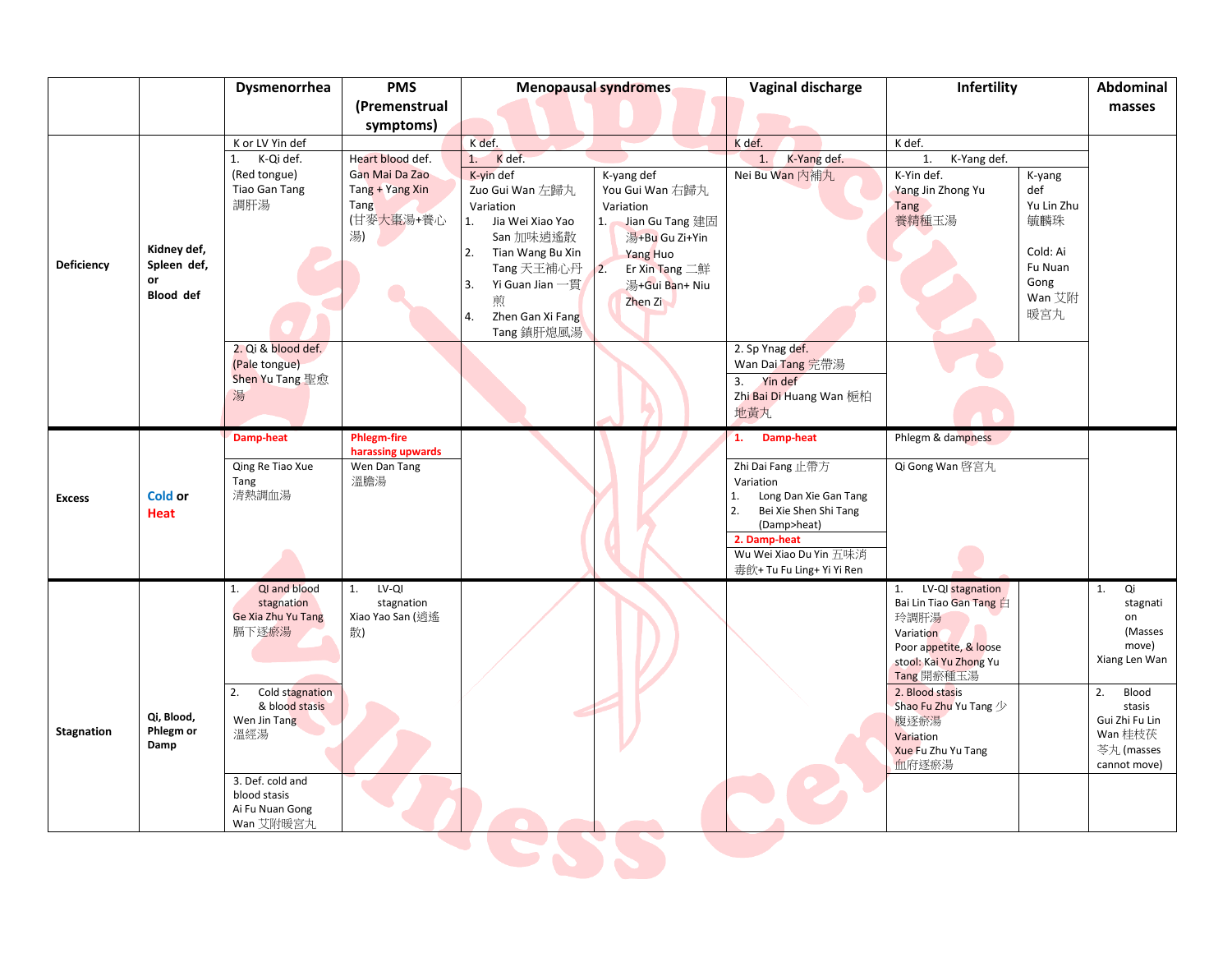